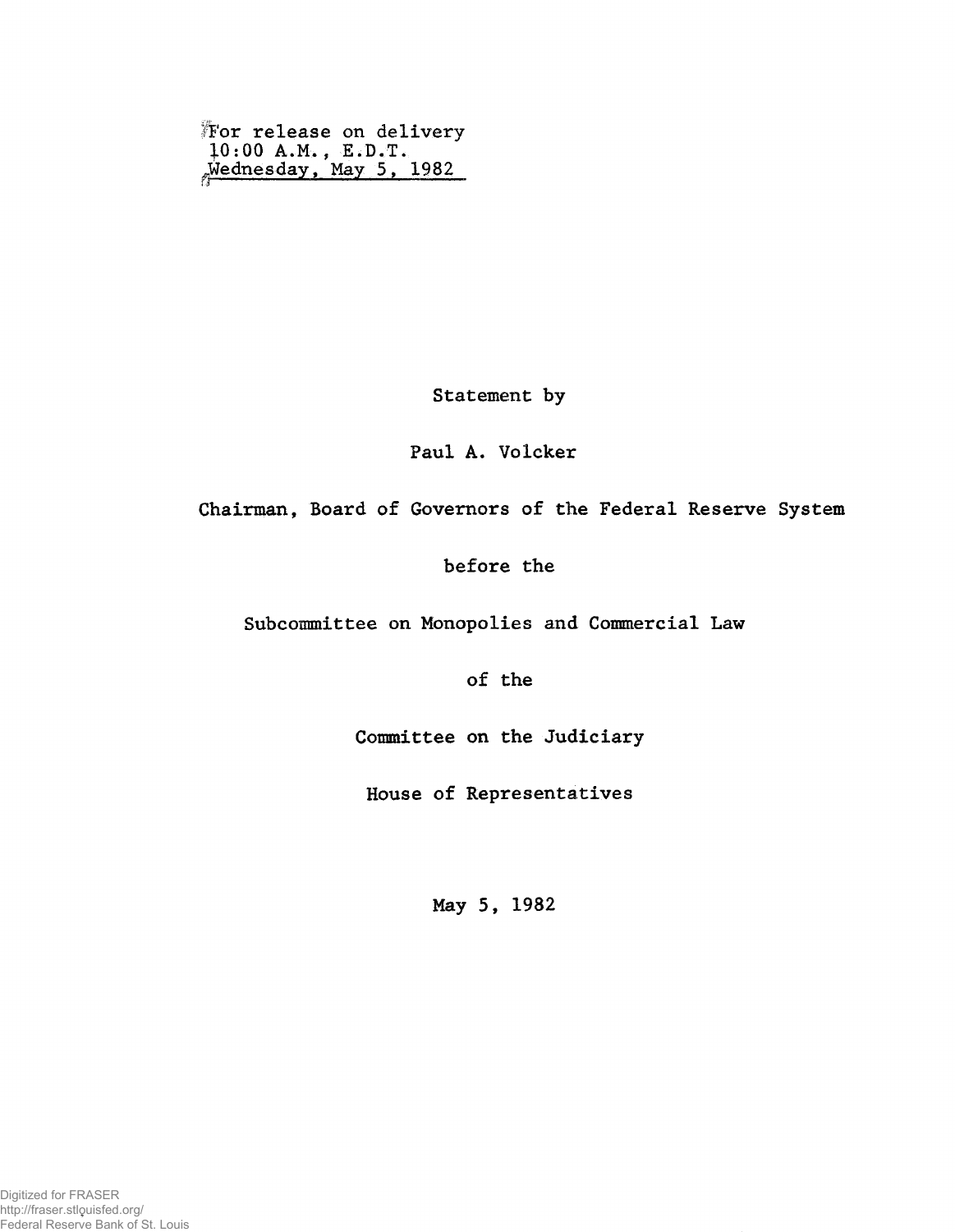Mr. Chairman, your invitation to discuss the important issue of fiscal discipline, and specifically, House Joint Resolution 350 to amend the Constitution to encourage budgetary balance, has left me with mixed feelings. We face the hard fact that we have had inappropriately large budgetary deficits during much of the post-war period and so far we have failed to resolve a truly threatening budgetary gap in the years ahead. Consequently, an effort to correct the apparent bias toward deficits in the political process seems timely. At the same time, I can only be impressed by the difficulty of attempting to write a Constitutional provision to induce discipline otherwise lacking — a provision that will serve us in fair weather and foul, and in economic circumstances that can only be dimly foreseen.

I must at the start emphasize that the questions we face today about the size of the federal sector, the composition of spending, and its means of financing require resolution long before the time-consuming process of amending the Constitution can be completed. I have often expressed my concern about the critical need to break the inflationary momentum that had come to grip the nation in the 1970s and spoken of the indispensable role that monetary policy has to play in that effort. At the same time, I have emphasized the difficulties that result from placing too heavy a burden on monetary policy alone in that fight on inflation — difficulties manifested in expectionally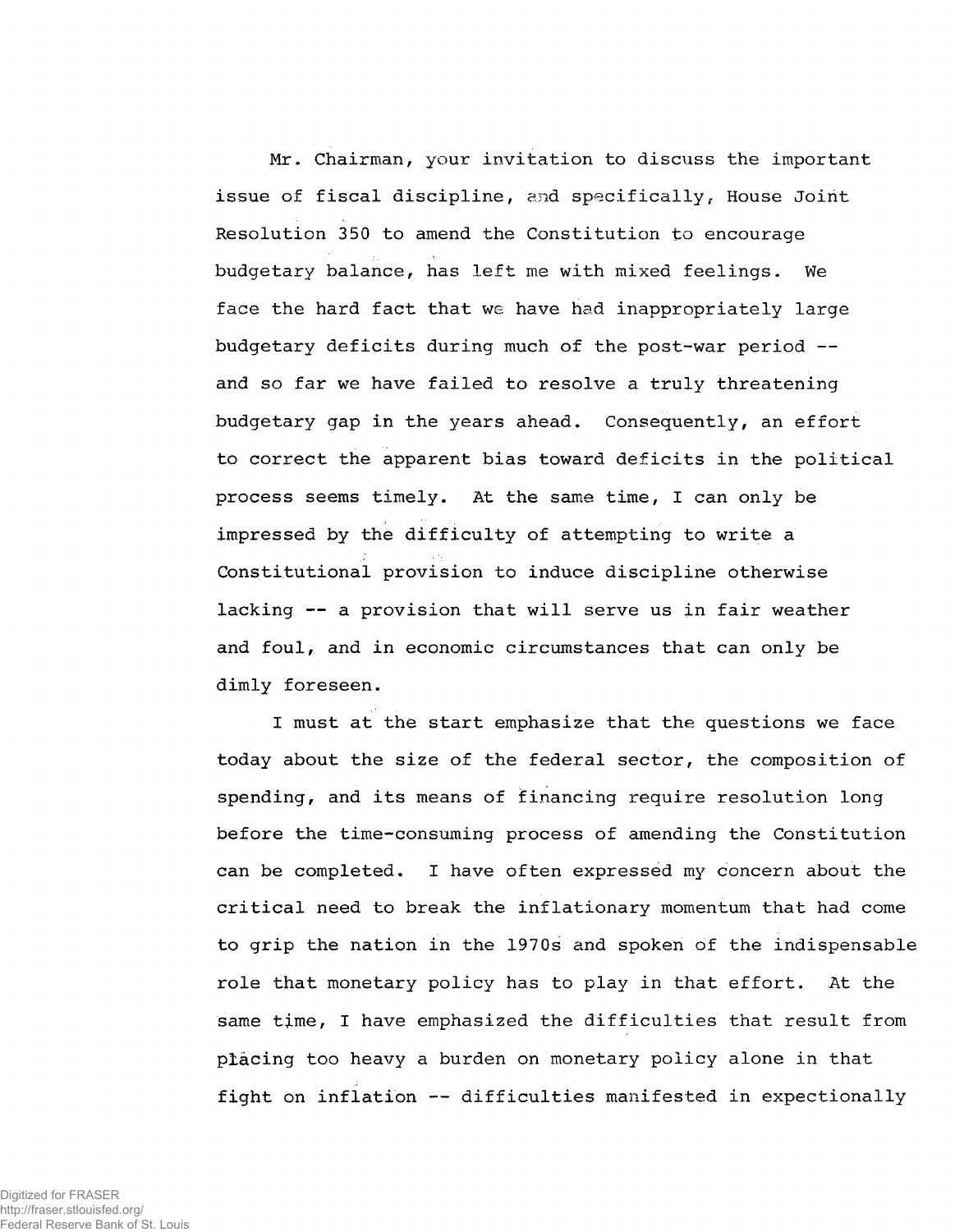heavy pressures on financial markets and interest rates, and therefore on credit-dependent sectors of the economy. Current developments reflect needed progress on the inflation front, but they only reinforce my concern about imbalance in our policy approach — an imbalance reflected in prospective deficits far larger, taking account of economic activity, than in the past. In the absence of needed corrective action, potential strains on credit markets implicit in the prospective budgetary picture call into question the assumption of healthy economic recovery and growth, upon which even those budget projections are based. And those prospective deficits are a contributing factor in today's high interest rates as lenders and borrowers "discount" their impact on credit market conditions,

The Judiciary Committee is, of course, not the body to address this serious immediate problem. But I can only urge that deliberations on a Constitutional Amendment to provide for a balanced budget not become a kind of substitute or surrogate for the action needed, here and now, to deal with the pressing current situation. The debate will serve us ill to the extent it diverts attention from that present need.

I can only be sympathetic with the basic objectives pf the Amendment proposed in H.J. Res 350. A budget surplus has been realized only once in the past two decades and only eight times in the past 50 years. The deficits of the Great Depression and World War II were, by and large, both unavoidable and, in the circumstances, justified. Those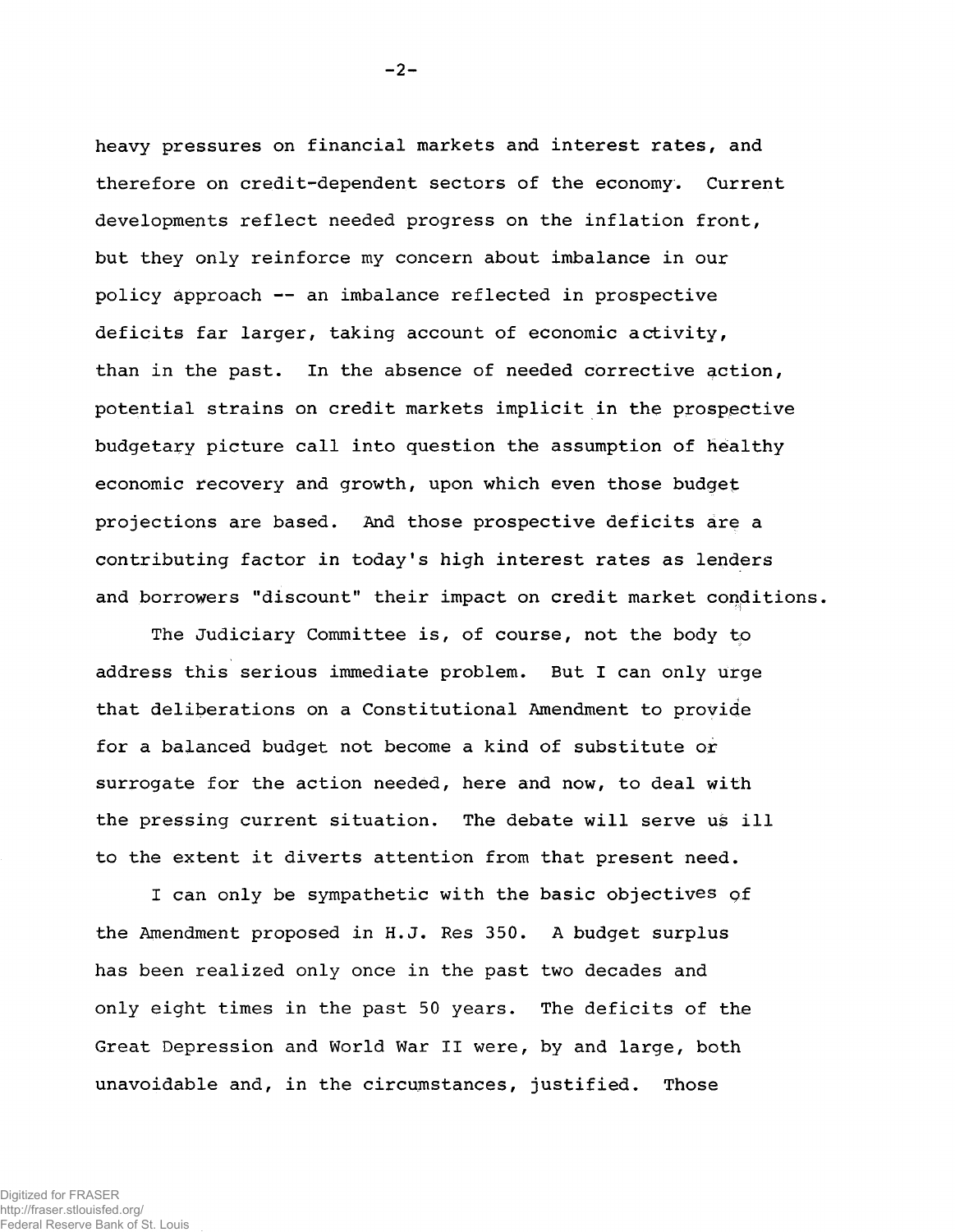particular circumstances as well as developments in economic doctrine, had the effect of discarding the unwritten, but operational, rule that budgets should always be balanced. In the process, some of the traditional disciplines on debt financing were lost. During World War I, Congress put aside the practice of separately authorizing each Treasury debt issue. The "debt ceiling" authorizations that followed have failed to focus debate and provide strong disciplines, partly because that legislation, by its nature, comes at the end of the fiscal process when payments already committed must be made. The budgetary reforms instituted in recent years do seem to me constructive in forcing more attention to the budgetary aggregates and the relationship between them, but they do not appear to have effectively dealt with the deficit problem.

In economic theory, purely discretionary fiscal policy would not be expected to result in deficits following one after another, in good times and bad, in war and in peace. Yet, that is what has occurred in the past two decades. The results seem to me apparent. Over time, inflationary pressures,or crowding out of private investment, or both, are the economic costs of inappropriate deficits.

At a different level, one can legitimately question whether loss of a balanced budget discipline has not permitted us to escape hard, but. necessary, choices between high and low

Digitized for FRASER http://fraser.stlouisfed.org/ Federal Reserve Bank of St. Louis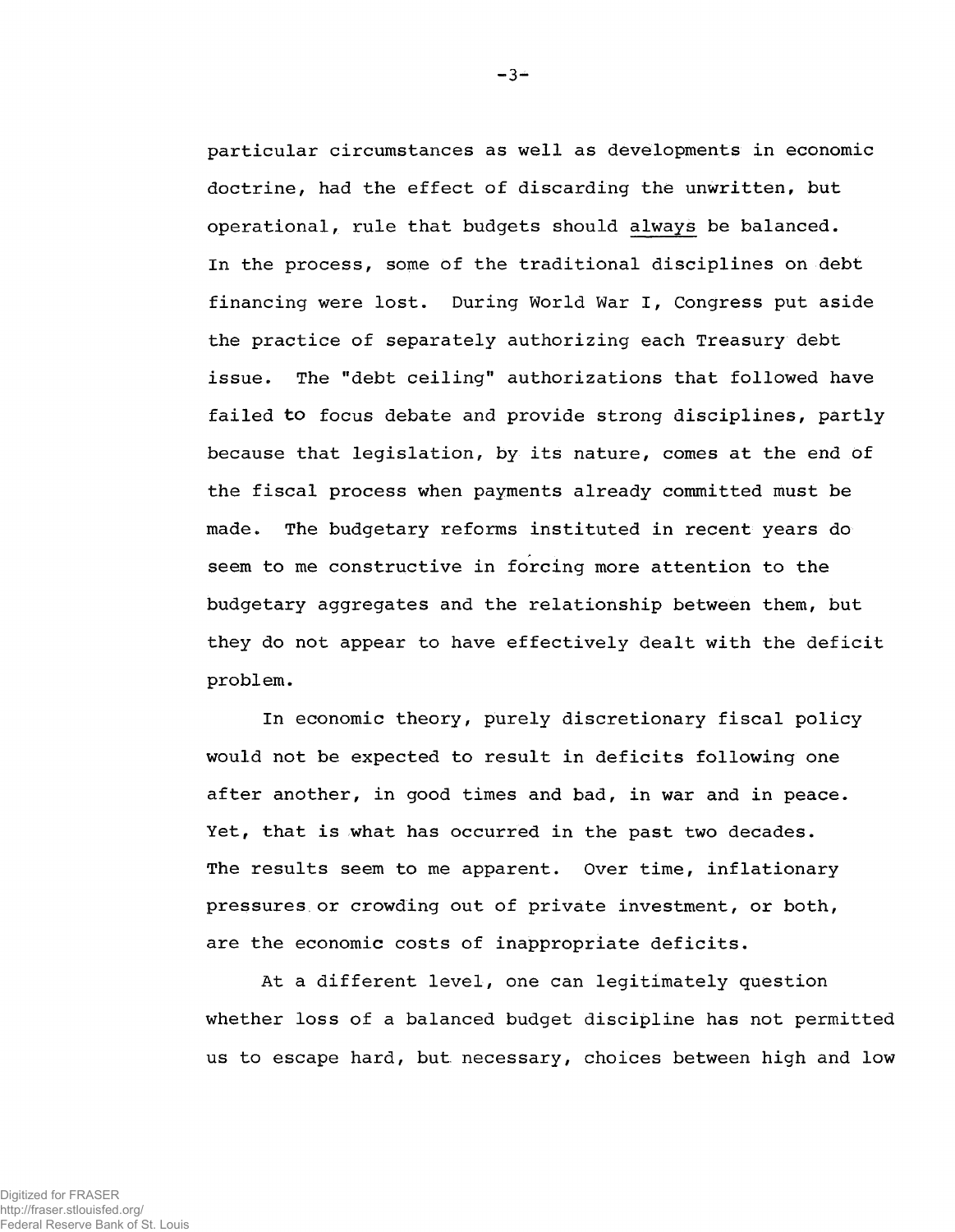priority federal spending, at a cost of efficiency and excessive growth of government. That is not an argument that smaller government expenditures are always better than larger, or that "efficiency" should not sometimes give way to widely shared social objectives. The point is that a balance has to be struck, and it should be struck consciously, with awareness of the costs. If the realization or presumption exists that government expenditures over time must be covered by taxes, we are likely to have a clearer "market-like" test of whether a contemplated expenditure really reflects national priorities.

In other words, I share the feeling of the supporters of H.J. Res 350 that the political process, as it has worked in practice, in the absence of a strong presumption that budgets should be balanced, suggests some bias toward more spending and less taxation  $--$  in other words, toward budgetary deficits  $-$ than is healthy for the economy or for governmental efficiency. The cost has been obscured, but it is real — a bias toward inflation, too little private investment, and possibly toward a federal sector inefficiently large. In principle, economic analysis and wise economic advice could counterbalance a political bias toward deficits. But economics is far from being exact. Economists differ in their policy prescriptions. If plausible economic reasoning can be found to rationalize existing political bias — or if dispassionate economics merely gives ambiguous results in many instances -- the political bias is likely to prevail.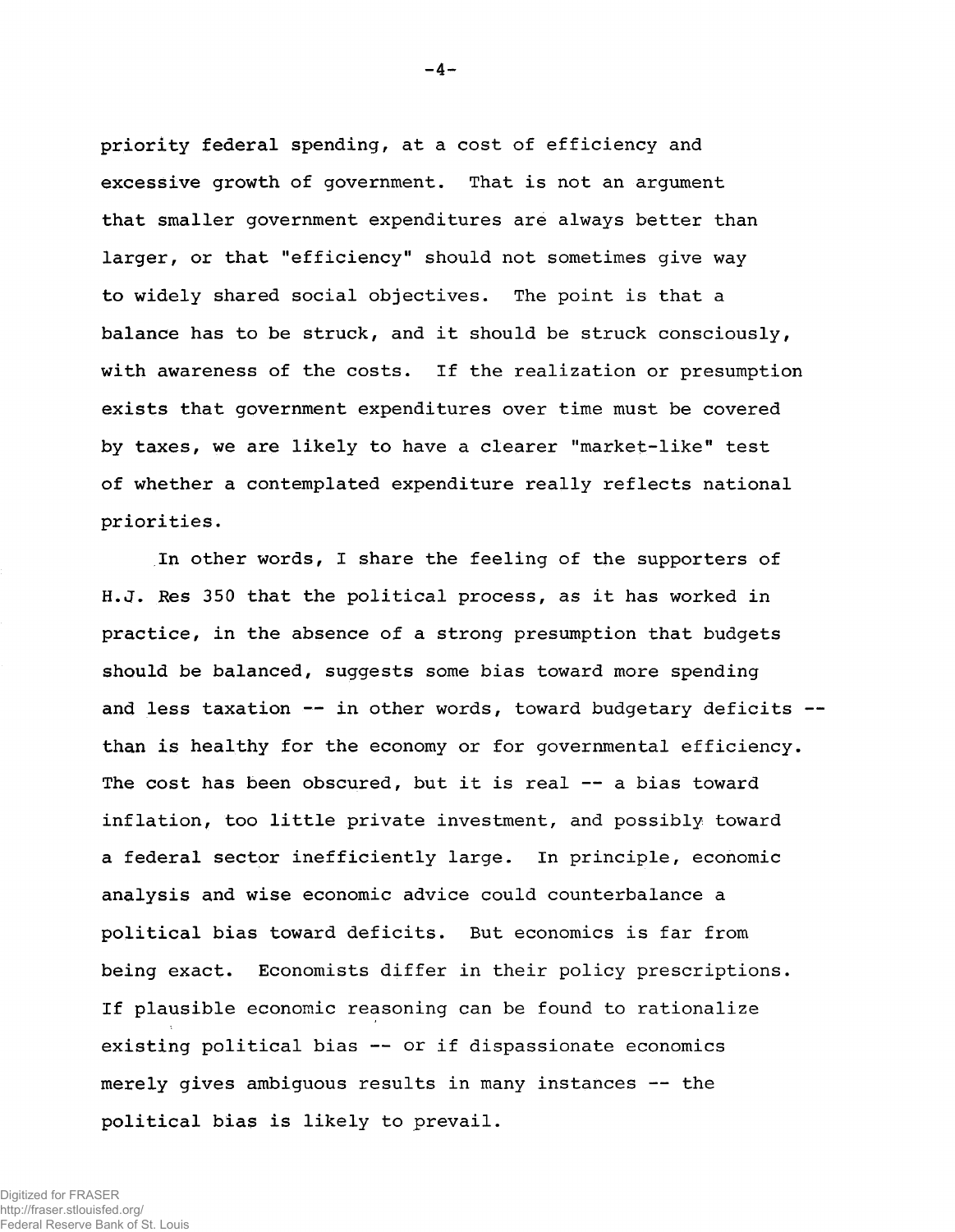At the same time, I cannot argue that budgetary balance is always appropriate. The challenge, therefore, is to establish rules or presumptions that will provide discipline but not a straight jacket. That is, as I understand it, precisely what the proponents of H. J. Res 350 seek. In my judgment, they have come closer to that goal than earlier drafters of a Constitutional Amendment. But I am left with an uneasy feeling that a number of unresolved problems remain.

For example, would this Amendment really be of help in the current situation, when a sizable deficit for a few years ahead appears inevitable? Somehow, a 60 percent vote of the entire House and Senate would need to be marshalled for a deficit budget. In concept, the need to marshal that vote would result in pressure to strike a compromise at a smaller projected deficit. But we know there are deeply held convictions about particular parts of the budget, and the process of reconciling those differences might be even more difficult leading to an impasse in adopting a budget. I am left with a question about how the impasse might be resolved if a strongwilled majority could not command the necessary 60 percent vote.

In assessing the workability of the proposed Amendment, I suspect much would depend upon the nature and practicality of arrangements to enforce the budgetary decision. There is a lack of specification -- not only in the Amendment itself but in any related material of which I am aware — of the

-5-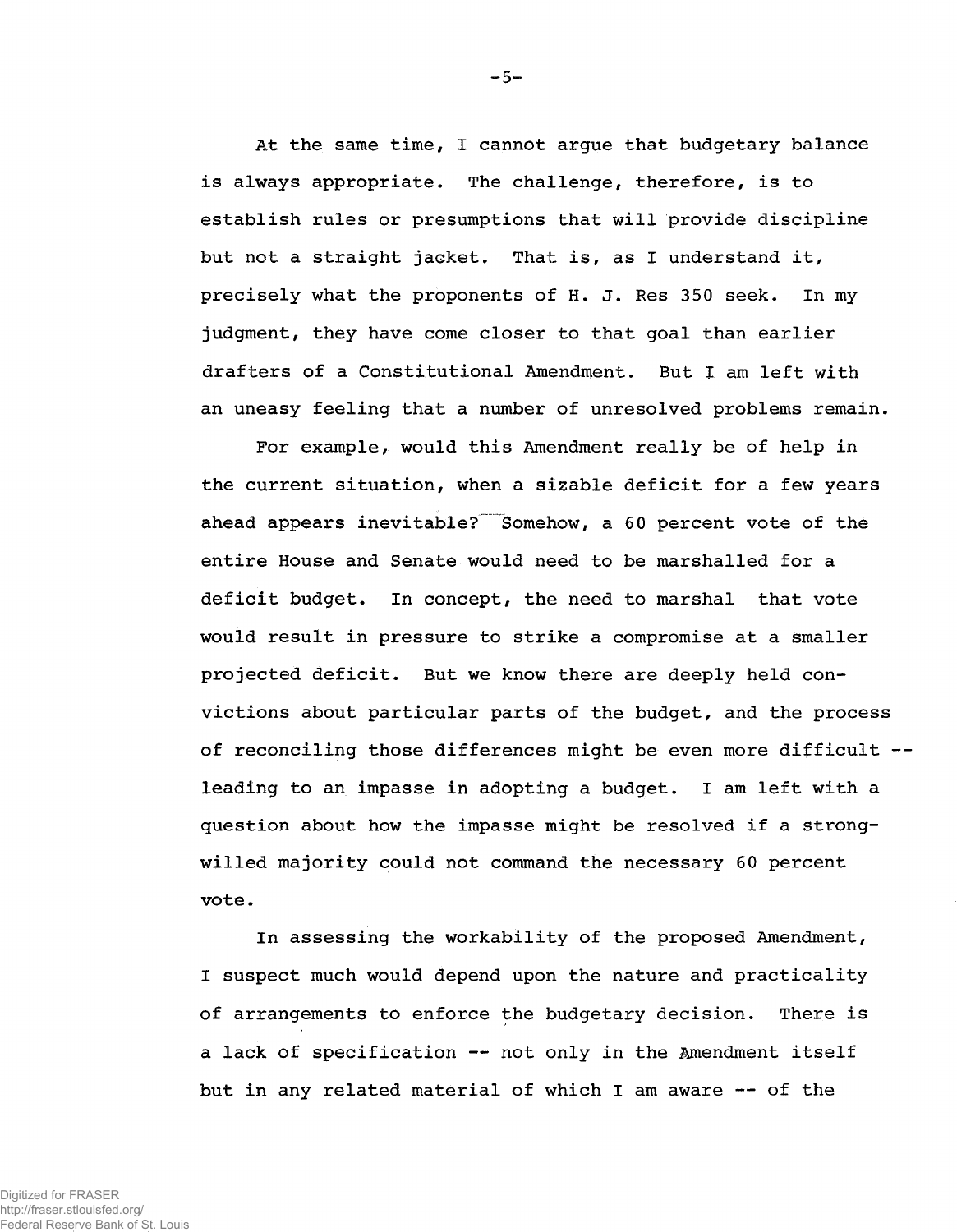procedures through which the Congress and the President shall ensure that actual outlays remain within budget totals. The point has added force when we recall the large proportion of federal expenditures made pursuant to entitlements, cost-plus contracts, interest obligations, and so forth. The sponsors may well have in mind such procedures as altered handling of budget rescissions or line-item vetoes. Indeed, such provisions, on their own merits, could go far, by themselves, in correcting some of the political biases now affecting fiscal policy. But such procedures to carry out the mandate of the Amendment would appear to have implications for the delicate issue of the balance between executive and legislative powers. I have no special expertise on these issues, and they go well beyond the purview of the Federal Reserve. But they do seem to me to be worth consideration before the fundamental step of amending the Constitution is undertaken.

I also have reservations about other parts of the Amendment. Section 2, which limits the growth of revenues in the absence of an affirmative vote of the Congress, could have some peculiar implications. There is no obvious economic logic to limiting the growth rate of revenues for budget purposes in a fiscal year to the rate of change of income during the previous calendar year, which might be a year of recession or expansion. Moreover, many specific tax structures would give rise to

 $-6-$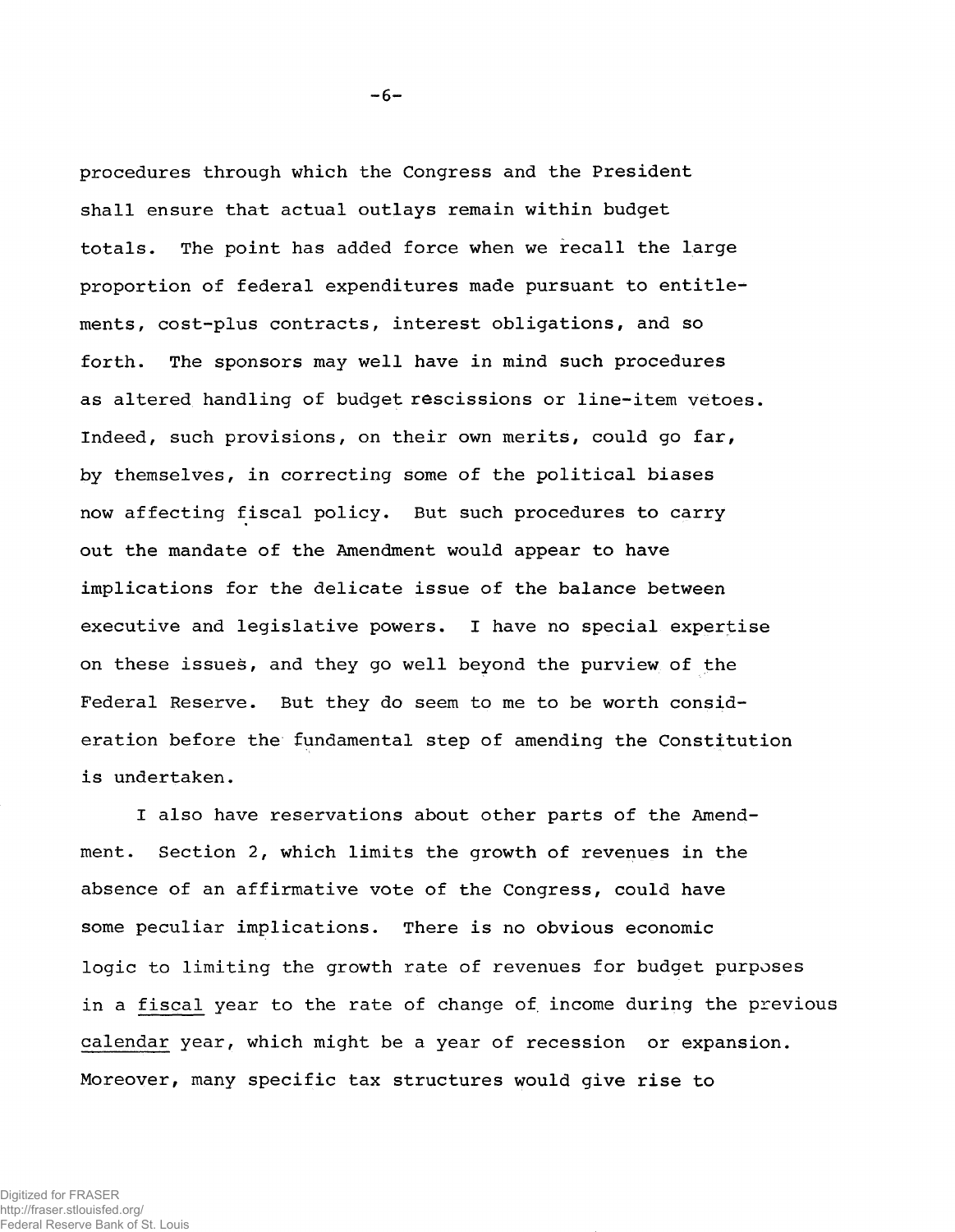levels of revenue differing from the amount contemplated by the formulation in Section 2, thus requiring annual reaffirmations of the tax structure. The consequent requirement for relatively more frequent votes on the overall tax structure -- even if only to reaffirm it -- could increase uncertainty about the tax structure in ways that would not be helpful in terms of the continuity of the tax structure and private planning. This section does have the advantage of reducing somewhat the potential problem of relying on "biased" revenue estimates. However, that problem can be approached more directly, as it is to some extent today with "competing" estimates by an Administration and by a non-partisan Congressional Budget Office.

Section 4, which pertains to federal-state fiscal relations, on the one hand, seems to provide a needed safeguard against the "exploitation" of state budgets for federal purposes, but, on the other hand, would seem to pose some potential hazards to the formulation of new state-federal programs that might, on their merits, be sensible. I gather that this section has so far received less scrutiny than others, and I urge you to give it careful consideration.

In summary, I recognize and applaud the serious efforts that both the House and Senate are directing to the important issue of how to establish firmer fiscal discipline. I would